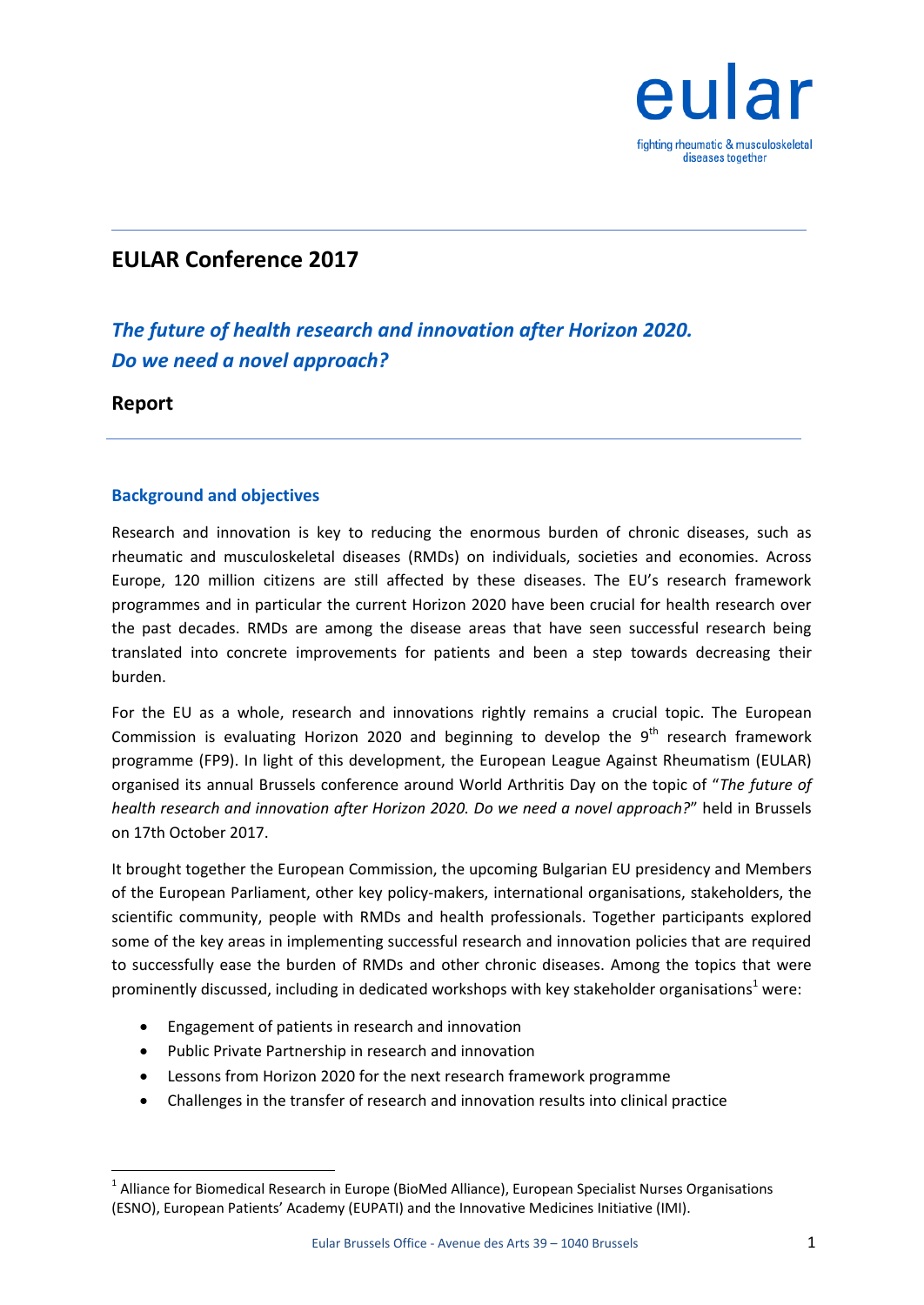

#### **Opening session**

**Prof. Johannes W. J. Bijlsma** (EULAR President) opened the conference and highlighted EULAR's long-standing and successful work at EU level where the annual conferences around World Arthritis Day have played a crucial role in drawing attention to key policy issues. He summarised the key aims of the conference, which are identification and discussions of key challenges in health research and innovation and develop policy recommendations. He also presented EULAR's 2017/2018 campaign "*Don't delay, connect today*". The campaign aims to raise awareness of the importance of early diagnosis in preventing further damage to those living with RMDs, and to encourage timely access to evidence-based treatment<sup>2</sup>.

In his introductory statement, **Prof. Colm O'Morain** (President of the Alliance of Biomedical Research in Europe) pointed to an urgent need to advocate for clinical and health research in Europe in view of the development of FP9. He called for increased support for collaborative multidisciplinary translational biomedical research, continuity in funding for successful networks established in previous framework programmes and the creation of a European Council for Health Research that will support biomedical and clinical research in Europe.

**Luminata Hayes** (Senior Adviser, WHO) reminded the audience that RMDs have recently been recognised as one of priority areas of the WHO Action Plan for non-communicable diseases (NCDs).<sup>3</sup> This inclusion demonstrates the urgent need to implement policies in the coming years across Europe that include strong and concerted action. She highlighted that good RMD health is a precursor for an active and healthy life. **Merja Kyllönen** (Member of the European Parliament) emphasised the strong support in the European Parliament for research and innovation, as well as the different levels of investment into research and innovation at national level, which ranges from 0,2 to 3% of GDPs. However, the European Parliament will be a strong advocate for an increase in health research funding, which is key to achieving equal access to medicines and treatments and reducing the impact on daily life for those affected.

**Dieter Wiek** (EULAR Vice-President representing PARE) outlined the importance of research for patients, where diseases with a high prevalence have a huge impact, but are still lacking treatments for patients. He likewise emphasised the need to increase research funding for rare diseases. For people with RMDs and other chronic diseases, it is clear that the EU needs to take the lead and prioritise research and innovation in healthcare in order to reduce the enormous burden on citizens. He also highlighted the need for inclusive research that that involves patients in the development of priorities, as well as engages them during the research process.

**.** 

<sup>&</sup>lt;sup>2</sup> For more on the campaign, please clic[k here.](https://www.eular.org/what_we_do_dont_delay_connect_today.cfm)

 $3$  Action plan for the prevention and control of noncommunicable diseases in the WHO European Region, 2016 – click [here](http://www.euro.who.int/__data/assets/pdf_file/0011/315398/66wd11e_NCDActionPlan_160522.pdf?ua=1) for the full document.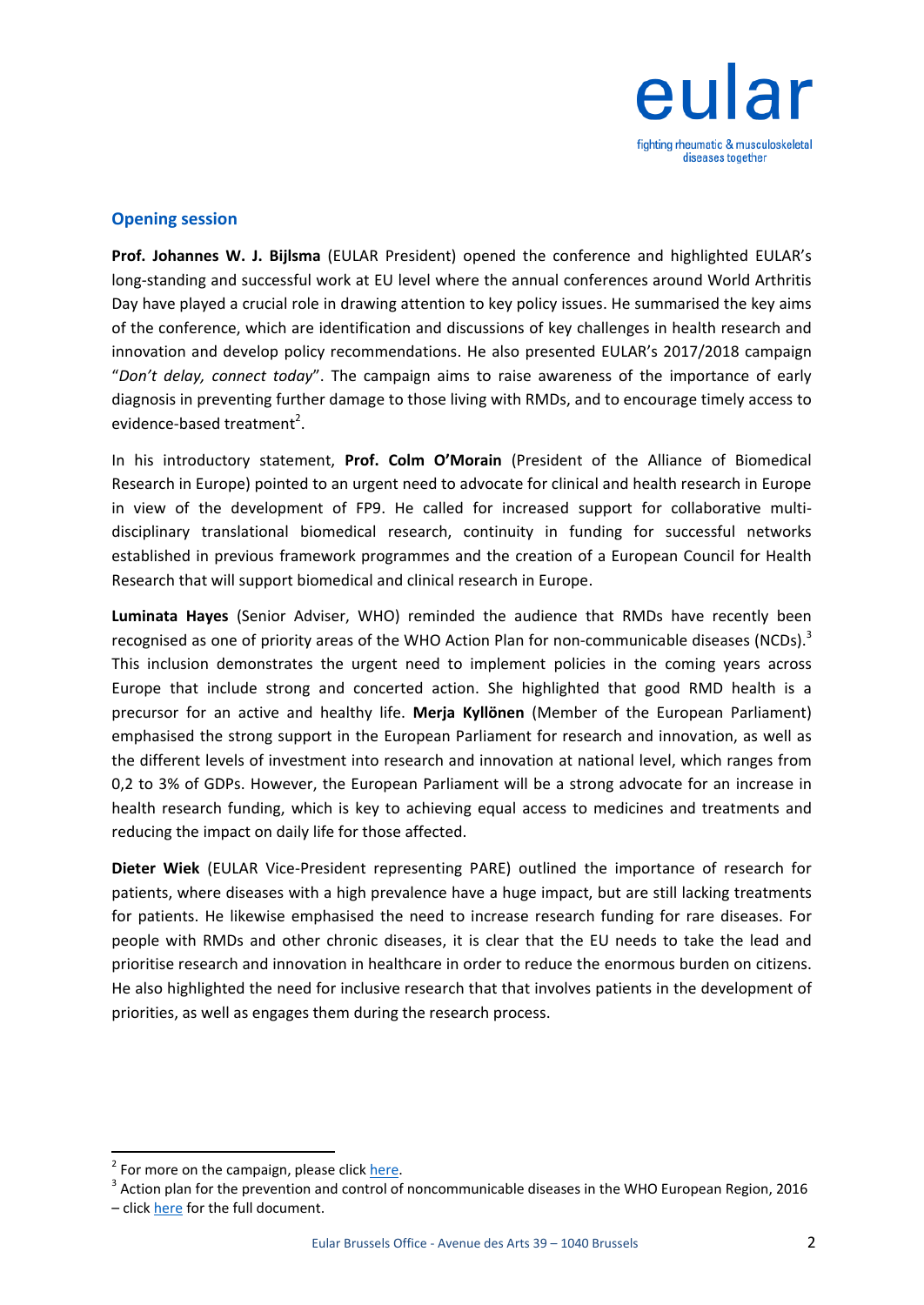

#### **Keynote speeches**

**Prof. Timothy R.D.J. Radstake** (Utrecht University) provided an insight into success stories of research and innovation in the past years, focussing on the aspects that will define the next decade of research for RMDs and other chronic diseases. He highlighted the need for radical systematic change in order to get new and innovative treatments to patients, the transformational potential of big data, issues around molecular re-classification and the importance of cross-sector collaboration between different disciplines and the deployment of best-practices from different areas. He also echoed previous statements about the importance of patient engagement relevance to achieve successful outcomes.

**Prof. Dr. Andreas Radbruch** (German Rheumatism Research Centre Berlin, DRFZ) presented his perspective on the challenges in health research and innovation in the next decade and the process of establishing research priorities. According to his organisation's work, a number of key challenges are clear. Among them are the use of immune cells as biosensors, early intervention, the possibilities of immunreset, precision medicine and the use of big data. He called on policy-makers to take up the social and political responsibility to fund research and innovation in healthcare and develop priority areas that take these challenges into account.

## **Medical research under Horizon 2020 and beyond: Lessons, achievements and future developments**

**Manfred Huber** (Coordinator Healthy Ageing, Long-term Care, Disability and Rehabilitation, WHO Europe) presented the role of research in WHO's strategies and the newly developed NCD action plan. For the WHO there is a clear link between the role of research and occupational health and work incapacities. It has become clear that RMDs are the key risk factors for sickness and disability benefits, which makes it imperative to tackle through appropriate policy.

Following this, **Cornelius Schmaltz** (Head of the Strategy Unit, European Commission DG Research & Innovation) presented the process of developing of FP9 where a proposal is expected to be published in the second half of 2018. He highlighted the importance of the financial perspective of research funding and that at this point it seems likely that the level of research funding will be maintained in FP9, which the European Parliament also strongly supports. He also presented the outcome of the interim evaluation of Horizon 2020, which according to the Commission has been broadly successful regarding the societal challenge health and well-being. Key areas that were analysed included coherence, effectiveness, efficiency, relevance and EU added value. The European Commission however recognised that it is crucial to improve applicants' success rates, support market-creating innovations and increase outreach to civil society.

**Prof. Tanja Stamm** (Head of Section for Outcomes Research Center, Medical University of Vienna) provided the health professionals' perspective for innovation in the treatment of RMDs. The work of health professional is key for early intervention and workplace health and safety. She emphasised the crucial connection to research and innovation, which is urgently required for these and other areas and involves the development and deployment of precision medicine and large-scale research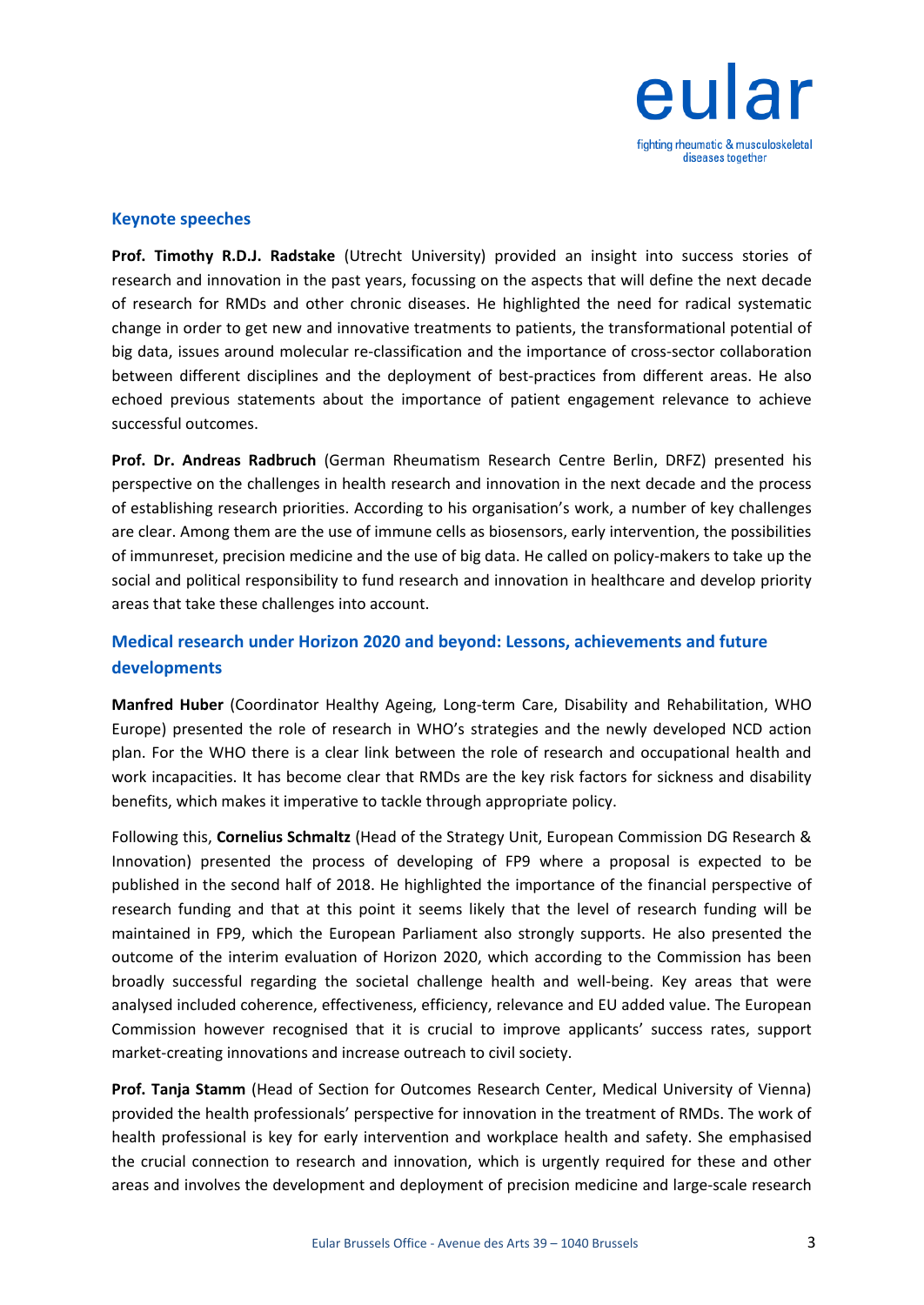

projects involving health professionals. The future of research and innovation in RMDs and the RheumaMap was presented by **Prof. Johannes W. J. Bijlsma**. He pointed to the increasing prevalence of RMDs and their burden on individuals and the economy, as well as a lack of coordination and support for research and innovation in RMDs as key reasons for developing the RheumaMap<sup>4</sup>. It defines priority areas for research and innovation, based on the impact of different RMDs and identifies current unmet needs for selected diseases and research focus areas to address these.

The key focus areas for the RheumaMap are prevention of RMDs and optimisation of care for people with RMDs. He emphasised that EU funding should concentrate on the costliest diseases that exhibit a high economic and social impact. He also underlined the importance of EU support to achieving excellence in RMDs as with over 200 different diseases, many of which only can be effectively tackled through a critical mass at European level. **Nele Cayers** (Chair of the Standing Committee of PARE EULAR) laid out the patients' perspective on research and innovation. Evidence has shown clearly that successful research and innovation requires effective patient engagement as it improves methodologies, research outcomes, credibility of results and finally also the translation into clinical practice. In order to provide feedback 'from the ground', patient organisations within EULAR provided input on the topic. It showed that despite the positive potential of patient engagement there is still low involvement in all stages of health research across Europe and many hurdles remain for patient involvement to be consistent and effective. Key areas of improvement that patient organisations highlighted were lack of funding, overall unawareness of patient involvement opportunities, bureaucracy, lack of an advisory board of patients at the Ministry of Health and missing EU-wide coordination.

#### **Workshops**

1

Four parallel workshops were organised, each of them addressing a different issue.

- Horizon 2020: Lessons for the next research framework programme *(Co-chaired by EULAR and the BioMedical Research Alliance)*
- Challenges in transferring research findings and innovations into clinical practice *(Co-chaired by EULAR and the European Specialist Nurses Organisation)*
- Engagement of patients in research and innovation *(Co-chaired by EULAR and European Patients' Academy -EUPATI-)*
- Public Private Partnership in research and innovation *(Co-chaired by EULAR and Innovative Medicines Initiative -IMI-)*

The aim of the workshops was to develop policy recommendations to EU and national policy makers, as well as to stakeholder organisations.

A summary of the recommendations is included in the Appendix.

<sup>&</sup>lt;sup>4</sup> Research Roadmap to transform the lives of people with Rheumatic and Musculoskeletal Diseases, in full on the [EULAR website.](https://www.eular.org/public_affairs_rheumamap.cfm)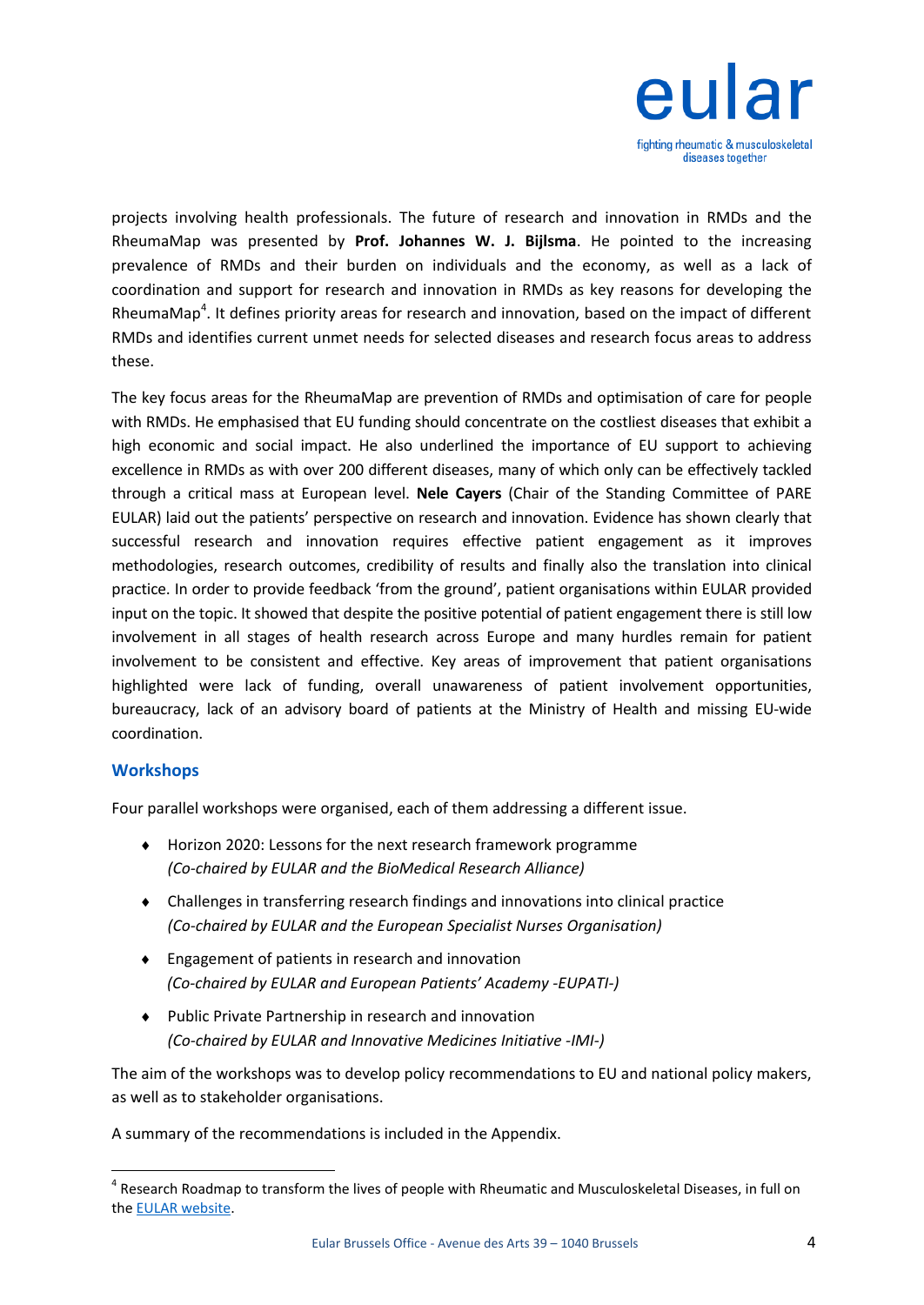

## **Panel debate: The role of EU and Member States in fostering medical research and innovation to reduce the burden of major chronic diseases**

The panel discussion was moderated by **Tamsin Rose** (Director, Progress Works). It discussed the role of the EU and Member States in promoting medical research and innovation to reduce the burden of chronic diseases such as RMDs. Key discussion points were the importance of a multidisciplinary approach and multi-stakeholder involvement. This was highlighted by **Bonnie Wolff-Boenisch** (Head of Research Affairs, Science Europe) with regard to the importance research to have a meaningful impact and **Valentina Strammiello** (Programme Officer, European Patients' Forum) mentioned the access of patients to quality health care as paramount besides involving patients in setting up the research agenda for the future. Although the challenges of patient involvement are clear, the panel agreed on its necessity as it contributes to better results for patients. This was underlined by **Cornelius Schmaltz**, who emphasised that the final goal is ultimately improving the lives of patients.

In the discussion, he also pointed out that the European Commission recognised the problems related to Horizon 2020 and will narrow down topics, as well as introduce a two-stage-approach. According to him, the biggest problem however remains the limited budget. Another key area within the wider research agenda is disease prevention, where **Valentina Strammiello** stressed the fact that prevention is a societal issue and responsibility should not solely be placed on patients and citizens. **Pierre Meulien** (Executive Director, Innovative Medicines Initiative) likewise highlighted the importance of prevention and early intervention.

**Prof. Johannes Bijlsma** emphasised that the effective implementation of research outcomes into clinical practice as important in that regard. The issue of data sharing was also addressed as a crucial topic, including the protection and potential misuse thereof. While patients are in general acceptant of data sharing, the question of the necessity of further regulation in this area was discussed. It is the view of the European Commission that sharing of best practices and use existing legislative tools is sufficient at this point. The key demands of the panel for the further development of research and innovation were improving outcomes of clinical trials, extension of successful public-privatepartnerships, more meaningful patients' involvement at all stages and cooperation of scientists with entrepreneurs to drive innovation.

#### **Closing session**

**Karina Angelieva** (Head of Sector 'Education and Research', Permanent Representation of Bulgaria to the EU) presented the key priorities of the upcoming Bulgarian EU presidency in the area of research and innovation. Key in this regard are the creation of synergies between different EU funding tools, improving the low participation in the research programmes from specific regions across Europe. She underlined that the health sector in the newer EU Member States, for instance, has some of the lowest participation rates in research programmes. In addition, it will be key to find ways to accelerate the distribution of knowledge and maximisation of research results. Research infrastructures will play an important role for the Bulgarian EU presidency, in particular big data and the role of universities.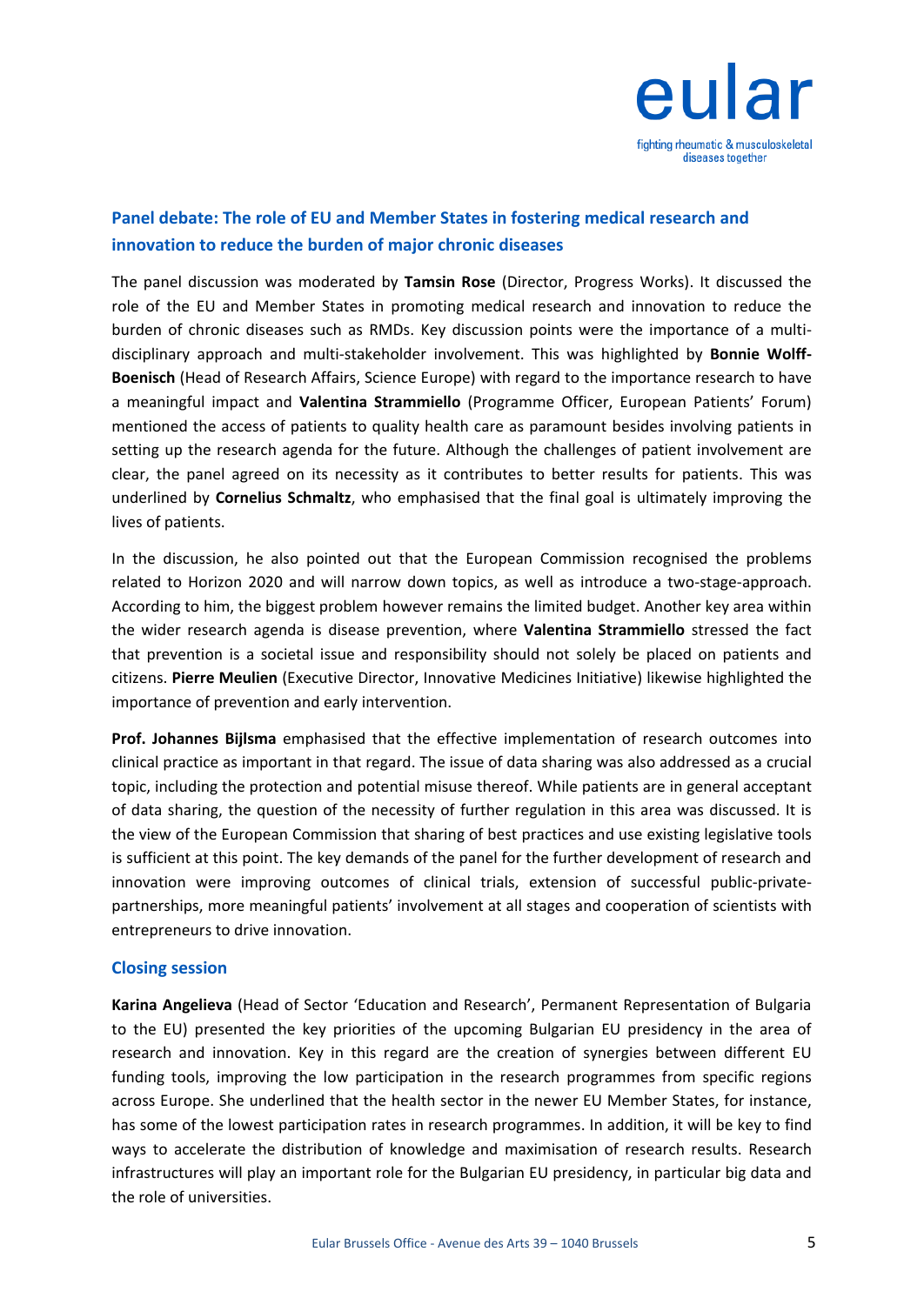

To conclude the conference, **Takis Hadjigeorgiou** (Member of the European Parliament and Vice-Chair of the Interest Group on RMDs) provided the perspective of the European Parliament on the topic of research and innovation. He highlighted that health research is the area that is the closest to citizens' concerns, which is shown clearly in the number of people affected by chronic diseases such as RMDs.

This makes it a political priority for the coming months and years that will receive attention by policy-makers. He called on the European Commission to be proactive and tackle the key challenges that the health community faces and aim to increase rather than decrease funding for research and innovation in healthcare and tackle the low success rates of applicants through more focussed calls. He particularly called for a focus on disease areas that exhibit a particularly high impact on society. Factors that need to be taken into account are the cost of disability, work absenteeism and the loss of productivity linked to chronic conditions. He wrapped up his speech by arguing that EU citizens expect the EU and Member States not to look towards decreasing funding for research and innovation in health, but ensure the best possible access to innovative treatments that are urgently required across the EU.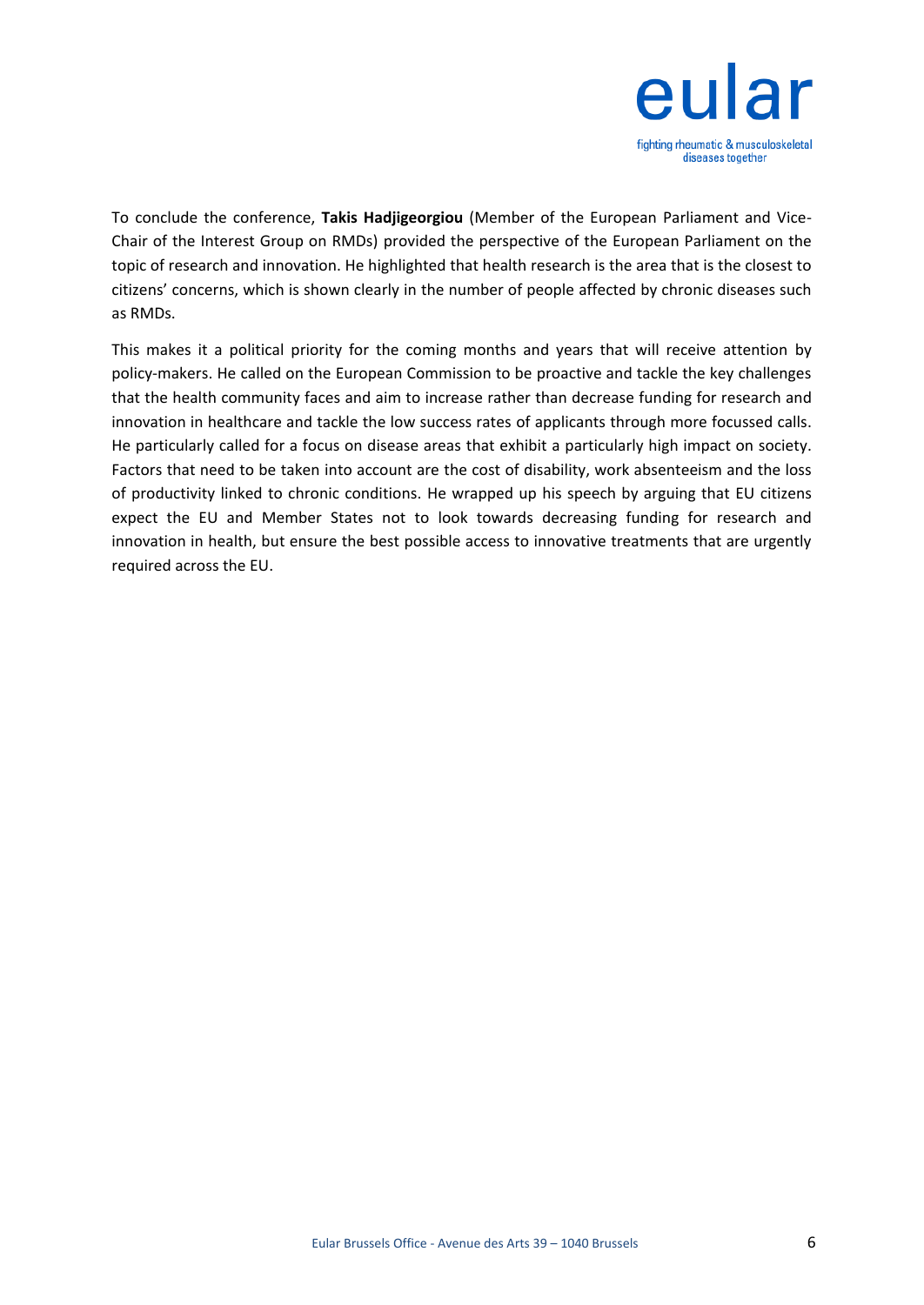

**Appendix**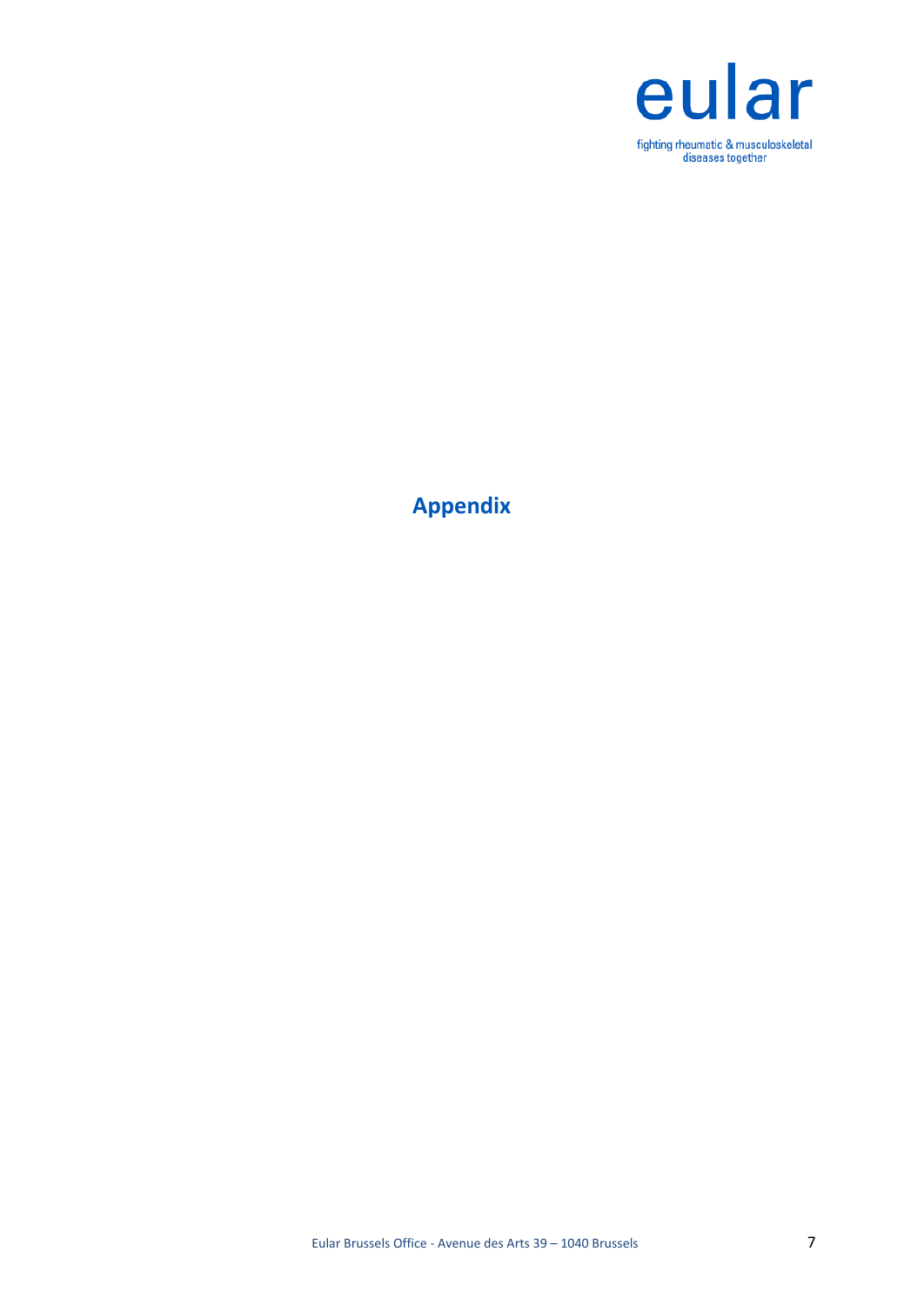

#### **WORKSHOP 1: Horizon 2020: Lessons for the next research framework programme**

## **Chairs:** Prof. Rik Lories (University Hospitals Leuven & EULAR) Prof. Colm O'Morain (Alliance for Biomedical Research in Europe)

#### **Issues/challenges to be addressed in next Research Framework Programme**

| <b>Issues / Challenges</b>                                      |
|-----------------------------------------------------------------|
| 1. Interdisciplinary & innovative                               |
| 2. Representing the entire RMD/EULAR community; integrated care |
| 3. Personalised medicines/strategic CTs                         |
| 4. Prediction, prevention, early intervention                   |

#### **Recommendations for the next Research Framework Programme**

|                                                | <b>Recommendations</b>                                                                                                                                                                                                                                                                                                              |
|------------------------------------------------|-------------------------------------------------------------------------------------------------------------------------------------------------------------------------------------------------------------------------------------------------------------------------------------------------------------------------------------|
| <b>Collaborative research</b>                  | Collaborative research should have a strong role also in FP9<br>$\bullet$<br>Project design should facilitate interdisciplinary research and allow to<br>$\bullet$<br>integrate new partners (e.g. technology providers)<br>There are merits both for more generic and more narrow call topics;<br>$\bullet$<br>balance to be found |
| Links to public health                         | Sufficient space to be foreseen for scientific approaches to research<br>$\bullet$<br>implementation; use of research outcomes for health sector organisation<br>Non-pharmacological interventions should not be neglected<br>$\bullet$                                                                                             |
| 'Research workforce'                           | There is a lack of translational scientists<br>$\bullet$<br>EU programmes should contribute to make research-oriented careers more<br>$\bullet$<br>attractive                                                                                                                                                                       |
| <b>Research led by health</b><br>professionals | Developing fast over recent years<br>$\bullet$<br>Needs more funding opportunities<br>$\bullet$                                                                                                                                                                                                                                     |
| <b>Evaluations</b>                             | Excellence principle should also apply to evaluation<br>$\bullet$<br>Transparency to be strengthened<br>$\bullet$<br>Identification of appropriate evaluators = joint responsibility of EU<br>$\bullet$<br>Commission and research institutions                                                                                     |
| <b>Administrative burden</b>                   | Effort should be made to limit administrative burden to strict minimum<br>$\bullet$<br>Success rates for stage 2 should be increased<br>$\bullet$                                                                                                                                                                                   |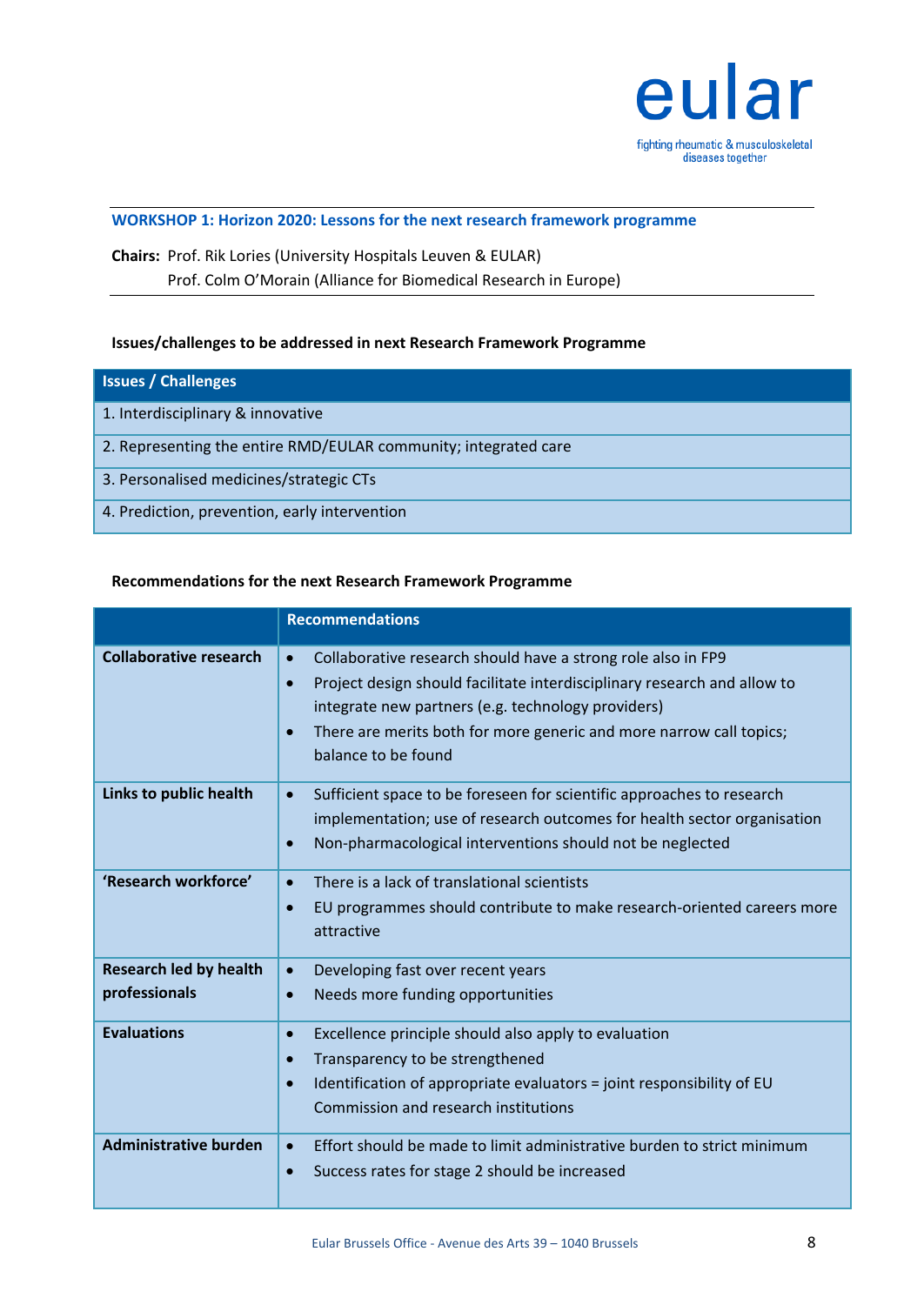

**WORKSHOP 2: Challenges in transferring research findings and innovations into clinical practice**

**Chairs:** Nina Østerås (Diakonhjemmet Hospital Oslo & EULAR) Yvonne van Eijk – Hustings (ESNO & EULAR)

#### **Main barriers for implementation**

# **Barriers** 1. Access to unbiased and high-quality research publications, as well as availability in easy to understand languages 2. Funding for implementation of new drugs and further innovations such as care models

#### **Main facilitators for implementation**

| Facilitators                                |
|---------------------------------------------|
| 1. Standardization and quality of education |
| 2. Bringing together relevant stakeholder   |
| 3. Champions                                |

## **Recommendations to policy makers and stakeholders to facilitate the transfer of results findings and innovations into clinical practice**

|                                          | <b>Recommendations</b>                                                                                                                                                                                                                                   |
|------------------------------------------|----------------------------------------------------------------------------------------------------------------------------------------------------------------------------------------------------------------------------------------------------------|
| <b>EU</b> institutions                   | Funding of Phase 4 trials for chronic diseases which represent different<br>$\bullet$<br>European regions<br>Inclusion of patients' evaluation of funding applications<br>$\bullet$<br>Promotion of studies results that can be generalized<br>$\bullet$ |
| <b>Member States /</b><br><b>Regions</b> | Inclusion of patients' evaluation of funding applications<br>$\bullet$<br>Focusing on economic and other consequences of not implementing<br>$\bullet$<br>recommendations                                                                                |
| <b>Health care services</b>              | Reporting outcomes to monitor implementation<br>$\bullet$                                                                                                                                                                                                |
| <b>Other stakeholders</b>                | Accreditation and education that can increase motivation<br>$\bullet$                                                                                                                                                                                    |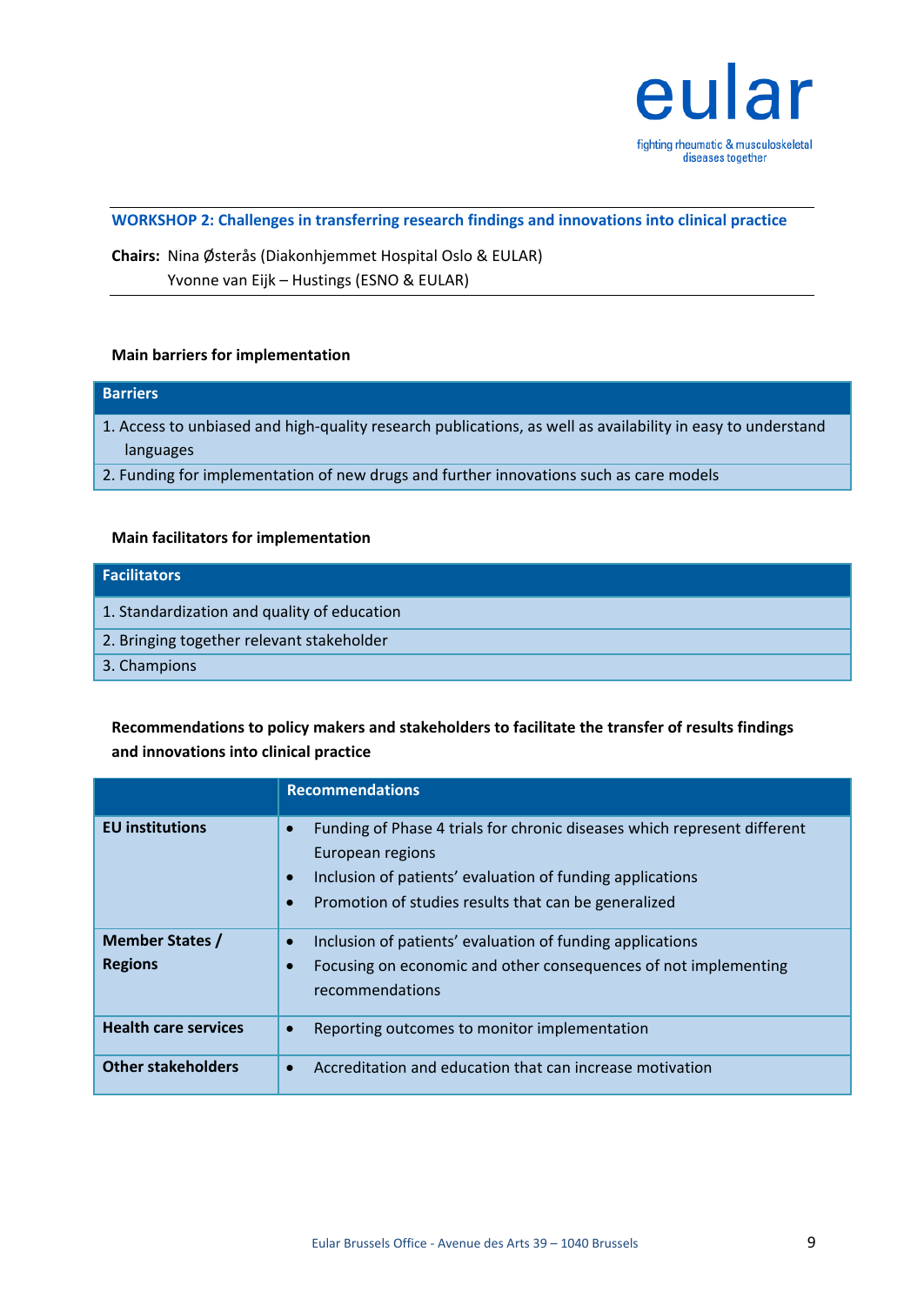

#### **WORKSHOP 3: Engagement of patients in research and innovation**

**Chairs:** Elsa Mateus (Portuguese League Against Rheumatic Diseases & EULAR) David Haerry (EUPATI)

#### **Challenges / barriers for the engagement of patients in research and innovation**

| <b>Challenges / Barriers</b>                                    |
|-----------------------------------------------------------------|
| 1. Matching expectations, understanding the language            |
| 2. Missing legislation – European and national level            |
| 3. Clear assignment, equal treatment hierarchies                |
| 4. Governance infrastructure, stakeholders involvement criteria |

## **Recommendations to policy makers and stakeholders to further engage patients in research and innovation**

|                                | <b>Recommendations</b>                                                                                                                                                                                                                                                                                                                          |
|--------------------------------|-------------------------------------------------------------------------------------------------------------------------------------------------------------------------------------------------------------------------------------------------------------------------------------------------------------------------------------------------|
| <b>EU</b> institutions         | Finance education for patients in a long run (forming umbrellas and<br>$\bullet$<br>clusters)<br>Develop a compulsory framework for the same standards on the<br>$\bullet$<br>cooperation with the public and all stakeholders<br>Better legislation on all levels<br>$\bullet$<br>Special structural funds for patient engagement<br>$\bullet$ |
| <b>Member States /</b>         | National policies to reflect European standards<br>$\bullet$                                                                                                                                                                                                                                                                                    |
| <b>Regions</b>                 | Unless provided smaller funding on national level<br>$\bullet$                                                                                                                                                                                                                                                                                  |
|                                | Involvement of patient consultants for national authorities<br>$\bullet$                                                                                                                                                                                                                                                                        |
|                                | Public money only with patient involvement<br>$\bullet$                                                                                                                                                                                                                                                                                         |
| <b>Patients' organisations</b> | Organize educational courses for patients and researchers<br>$\bullet$                                                                                                                                                                                                                                                                          |
|                                | Create national network of PRPs<br>$\bullet$                                                                                                                                                                                                                                                                                                    |
|                                | Create databases of clinical trials<br>$\bullet$                                                                                                                                                                                                                                                                                                |
|                                | Develop capacities for engaging research and promote it<br>$\bullet$                                                                                                                                                                                                                                                                            |
|                                | Attract public funding<br>$\bullet$                                                                                                                                                                                                                                                                                                             |
| <b>Other stakeholders</b>      | Adapt university curricula to engage patients as experts and acknowledge<br>$\bullet$<br>their input                                                                                                                                                                                                                                            |
|                                | Best practice sharing and provide multi-stakeholder education on patient<br>$\bullet$<br>involvement                                                                                                                                                                                                                                            |
|                                | Accept patients as full partners<br>$\bullet$                                                                                                                                                                                                                                                                                                   |